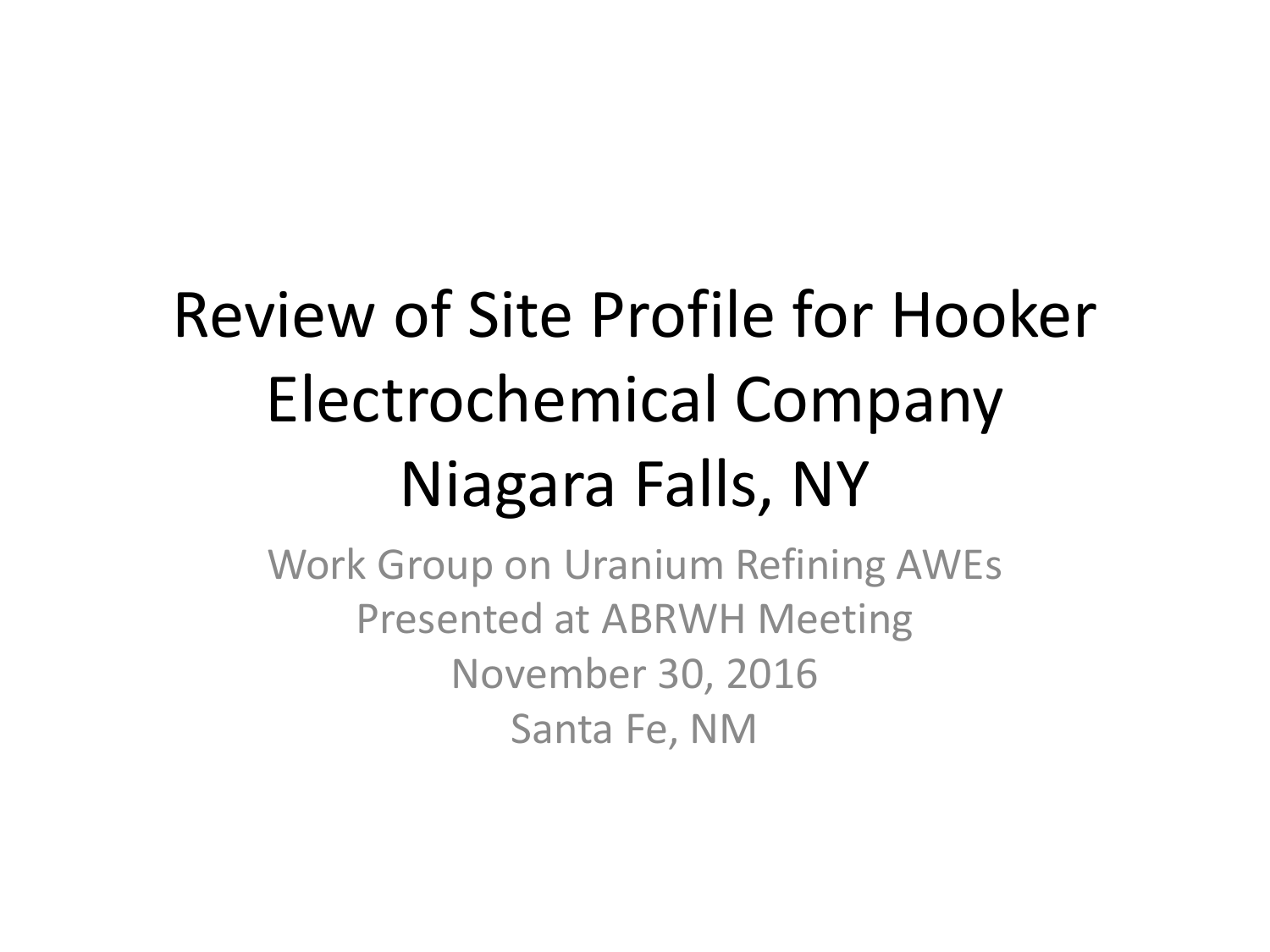# Hooker Operations

- Processed C-2 slag from ElectroMetallurgical Company from July 11, 1944, through January 15, 1946.
- C-2 slag was byproduct of bomb reduction of  $UF_4$  at Electromet.
- Hooker treated slag with HCl to increase U content.
- Upgraded slag returned to Electromet.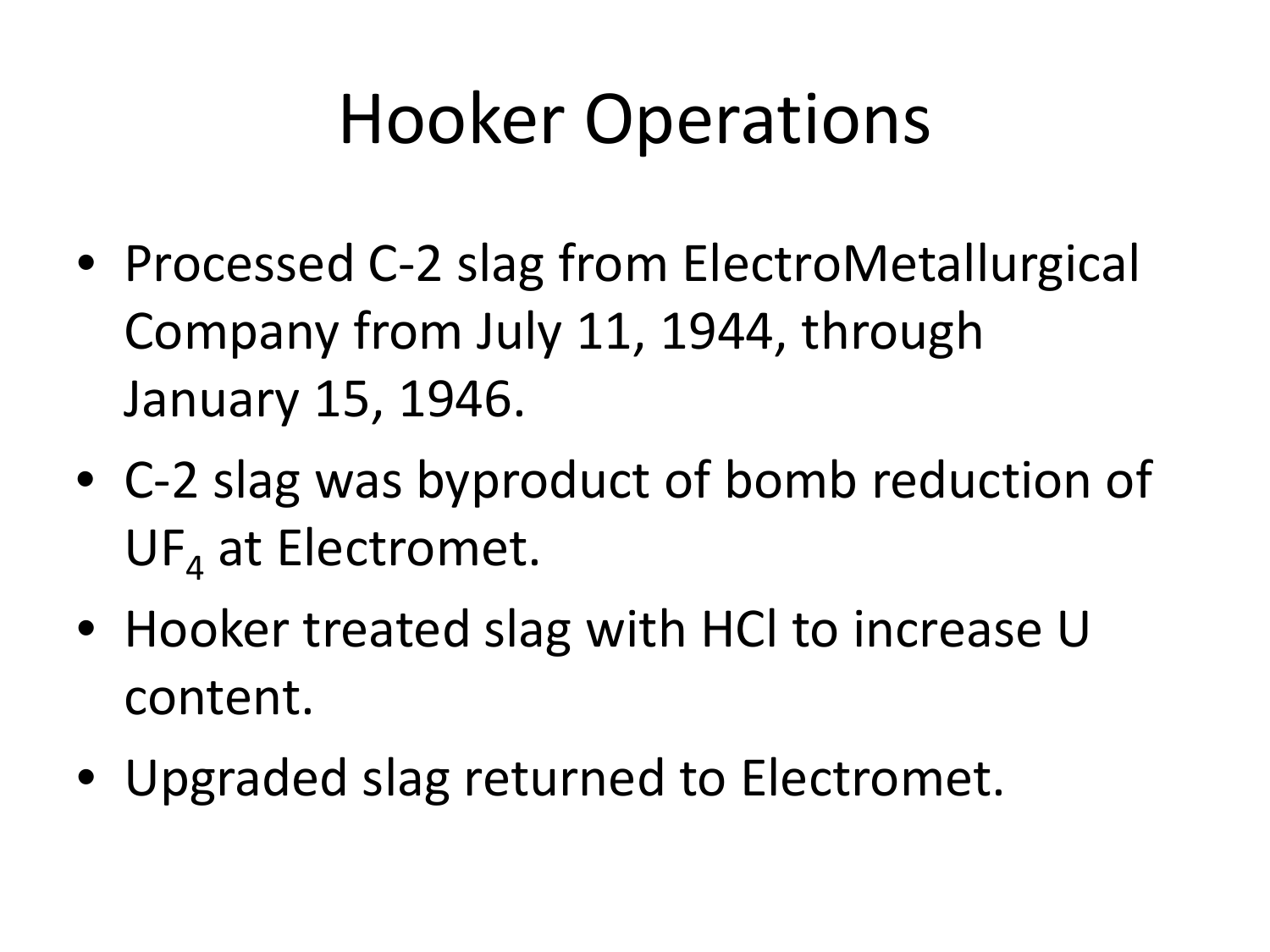#### Chronology of Site Profile Review Activities

- $\bullet$  6/15/2007 Appendix AA (Hooker Electrochemical Company) to TBD 6001 issued by NIOSH (NIOSH 2007).
- 5/3/2010 SEC Petition Evaluation Report on Petition SEC-00141 issued by NIOSH (NIOSH 2010).
- 9/9/2010 SC&A presented review of Appendix AA (SC&A 2010).
- 1/19/2011 SC&A provided focused review of Petition SEC-00141 (SC&A 2011).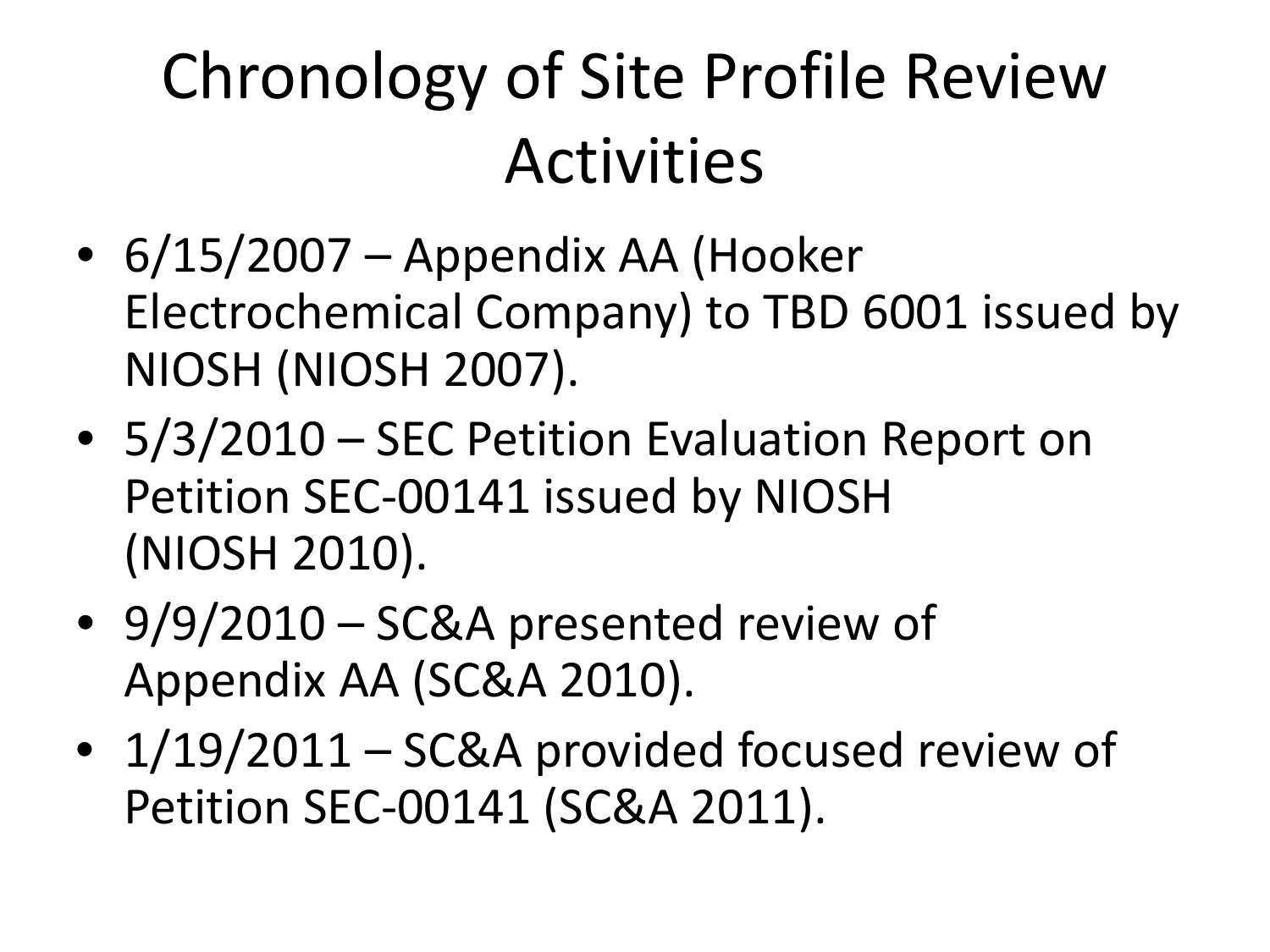## Chronology of Site Profile Review Activities (cont.)

- 4/4/2011 Technical Basis Document (TBD) DCAS-TKBS-0009, Revision 00 for Hooker issued as free-standing site profile to replace Appendix AA (NIOSH 2011a).
- 6/17/2011 TBD Revision 1 issued (NIOSH 2011b).
- 3/28/2013 SC&A issued review of TBD Revision 1 documenting 6 findings (SC&A 2013).
- 12/8/2015 NIOSH issued TBD Revision 2 (NIOSH 2015).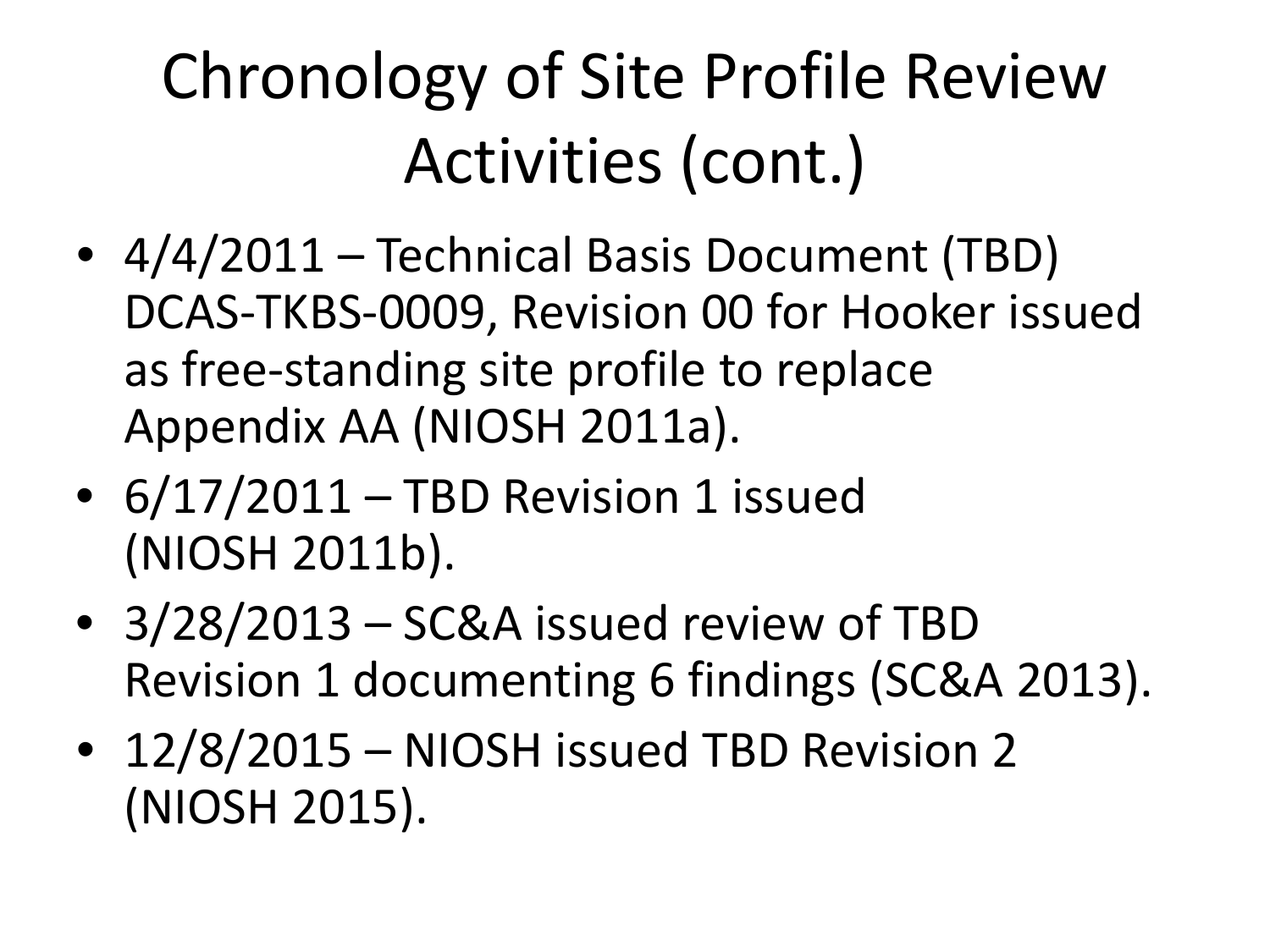# Chronology of Site Profile Review Activities (cont.)

- 6/2016 SC&A provided review of TBD Revision 2 (SC&A 2016).
- 7/19/2016 URAWE Work Group reviews all findings and determines that three are closed, one is open (Finding 4), and two are in abeyance pending revision of TBD.
- 9/13/2016 NIOSH issues TBD Revision 3 (NIOSH 2016)
- 11/21/2016 SC&A's review of TBD Revision 3 is being edited prior to submittal to the URAWE Work Group.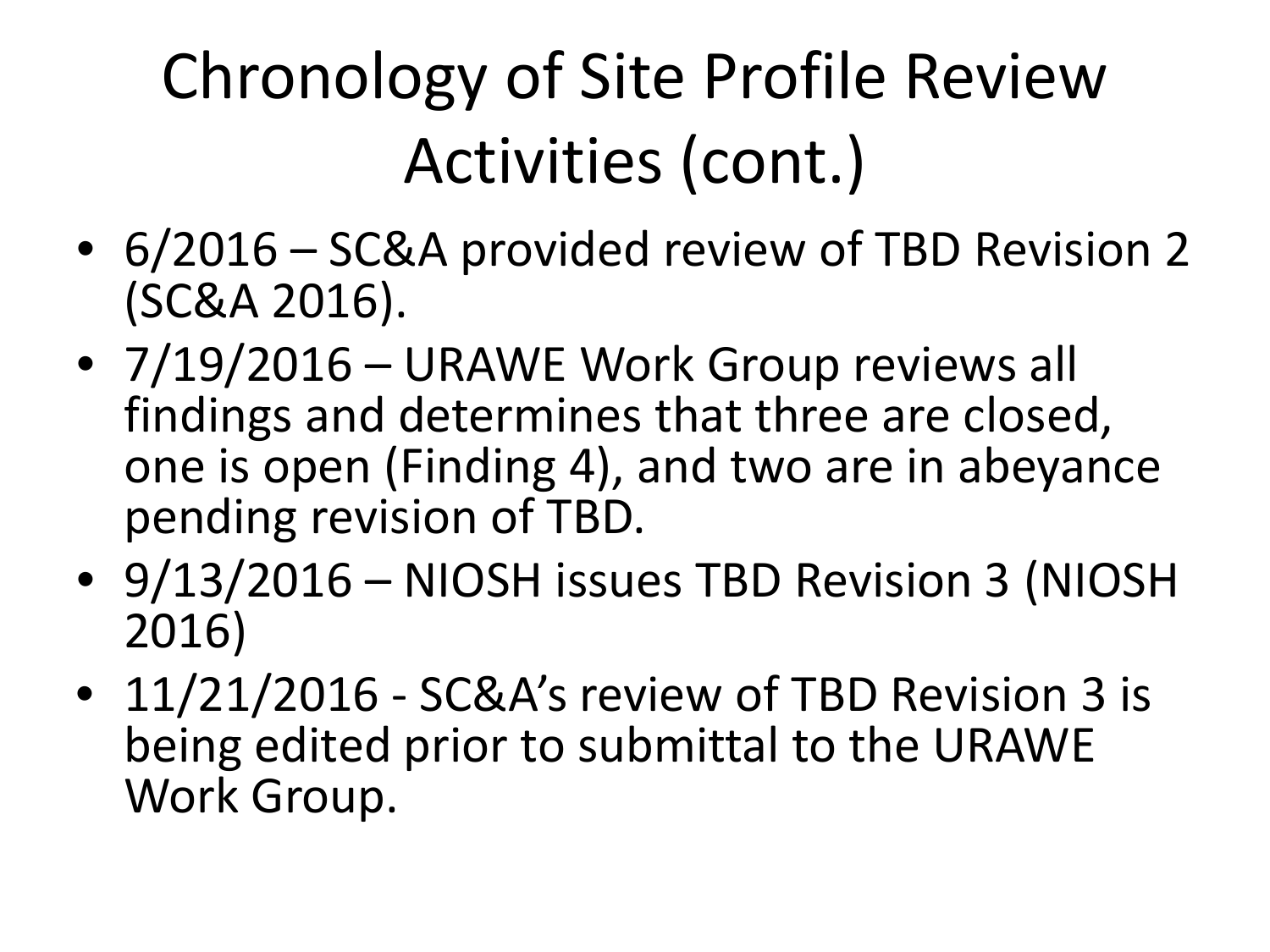#### SEC Determination for Hooker

- The conclusion regarding the exclusion of Hooker employees from the SEC (2/2/2012 determination) was challenged by a petitioner, leading H&HS to form an administrative review panel.
- The panel found that Hooker employees with radiation exposure during the operating period should be included in the SEC, reversing the prior decision, and the petitioner was so advised on 9/22/2015.
- The primary problem cited by the review panel was use of surrogate air sampling data to construct internal doses.
- Consequently, the TBD can be used only to estimate external doses during the operating period for non-specified cancer claims and during the residual period for both internal and external doses for all cancers.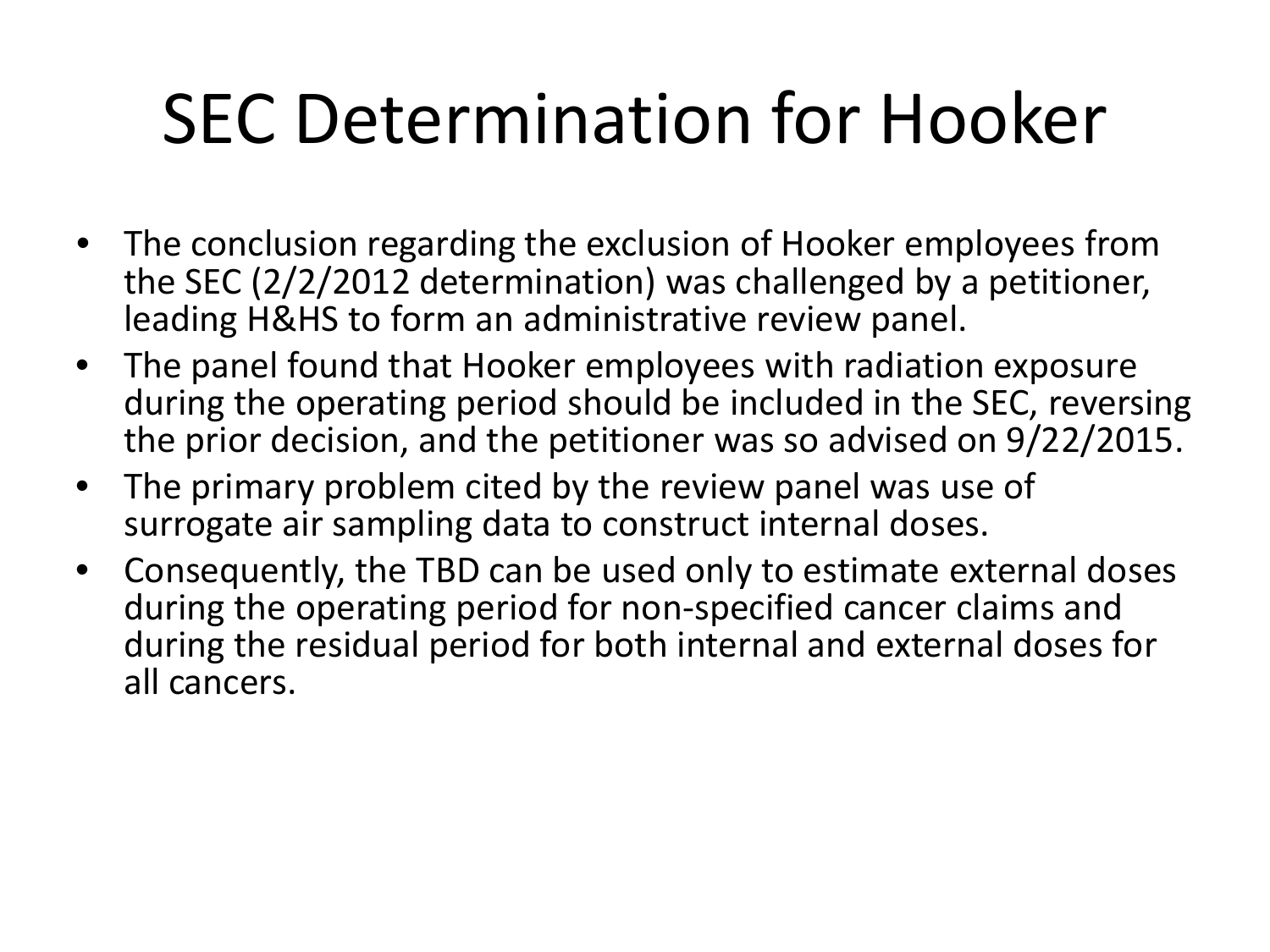- *Finding 1. NIOSH should review the assumptions regarding the composition slag and the outgoing concentrate.*
- Resolution: In TBD Revision 2, NIOSH emended the slag composition from 0.2% U to 2.65% U based on new data (Thomas 1944). Similarly, the outgoing concentrate was increased from 1–2% U to 9.87% U. Based on these revisions, the Work Group was satisfied that Finding 1 was resolved.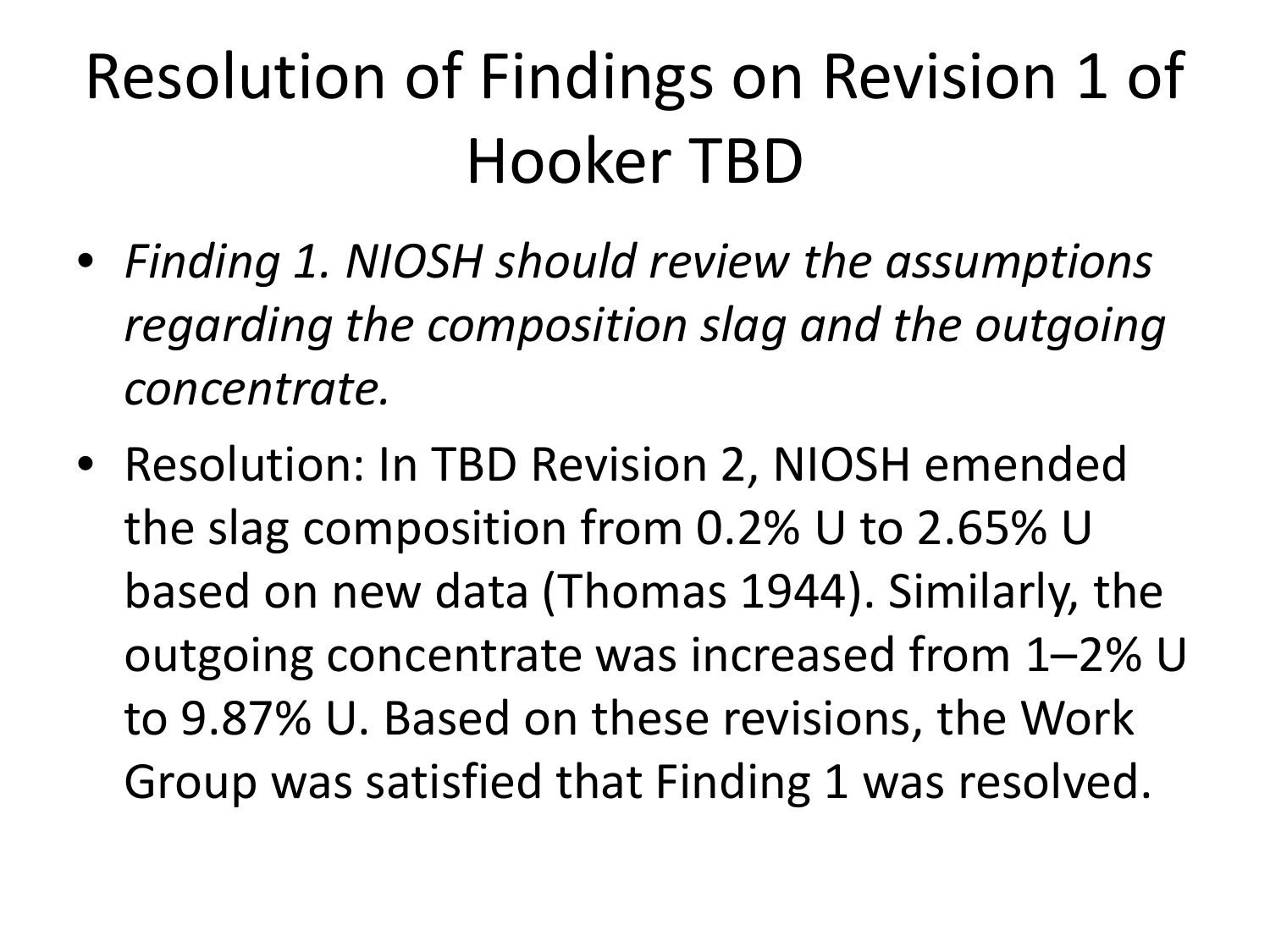- *Finding 2: NIOSH should re-examine its position that external exposures were based on slag input to the leaching process of 10 tons per month. It is possible that external exposures are understated by a factor of about 5.*
- Resolution: NIOSH developed a new production scenario that better fit the available information, increasing the monthly plant throughput from 10 tons per month to 89 tons per month. Based on these revisions, the Work Group was satisfied that Finding 2 was resolved.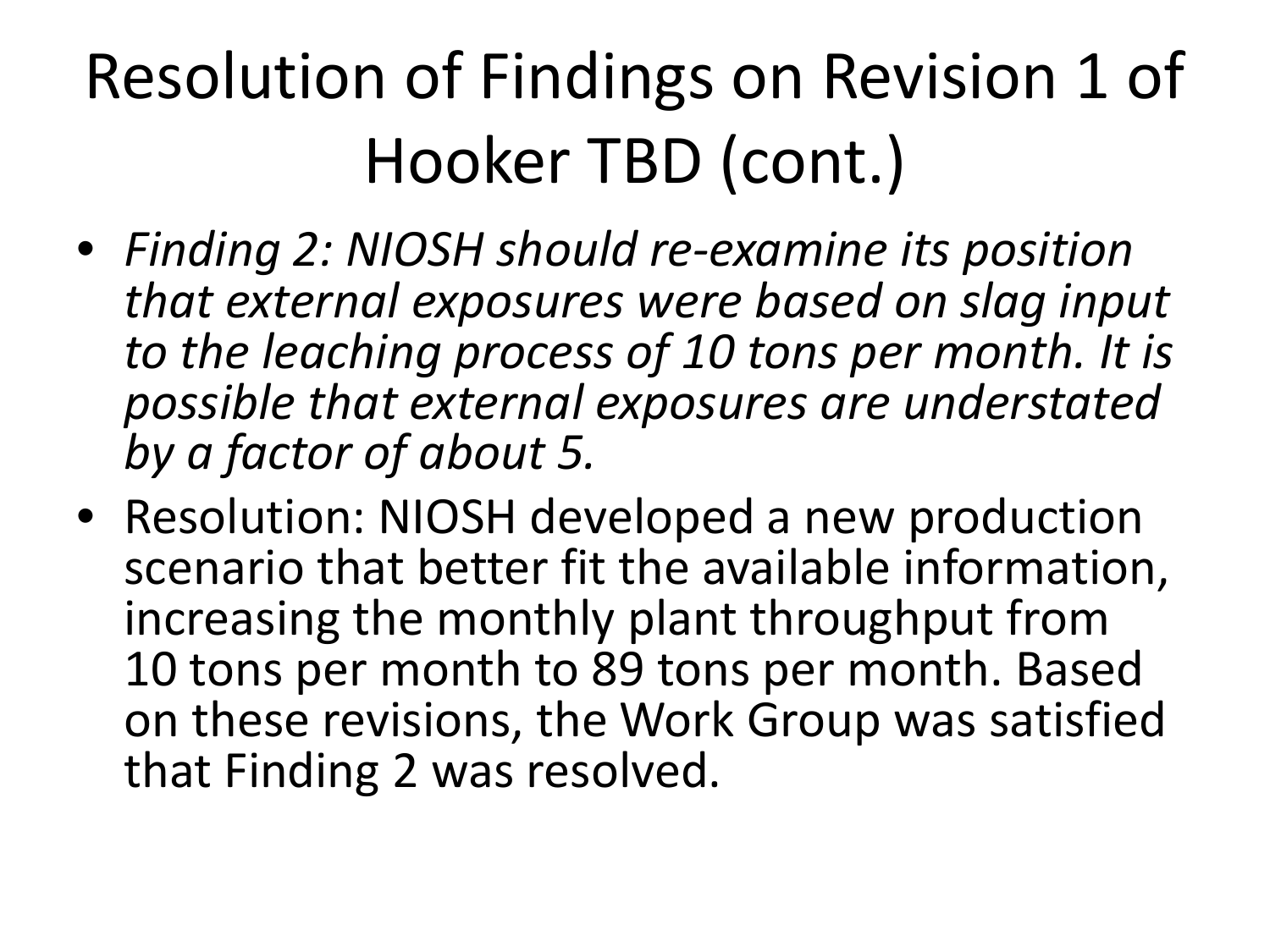- *Finding 3: The basis for assuming that internal exposure from slag dust occurred 5% of the time needs to be re-examined as does the assumption that the concentrate contained 2% U. It appears that the exposure time is understated by about a factor of five and the amount of uranium in the concentrate is understated by at least a factor of 2.5.*
- Resolution: Based on new data, NIOSH revised assumptions regarding exposure from 5% to 25% of the work day and increased the U content of the concentrate to 9.87% (dry basis). Based on these revisions, the Work Group was satisfied that Finding 3 was resolved.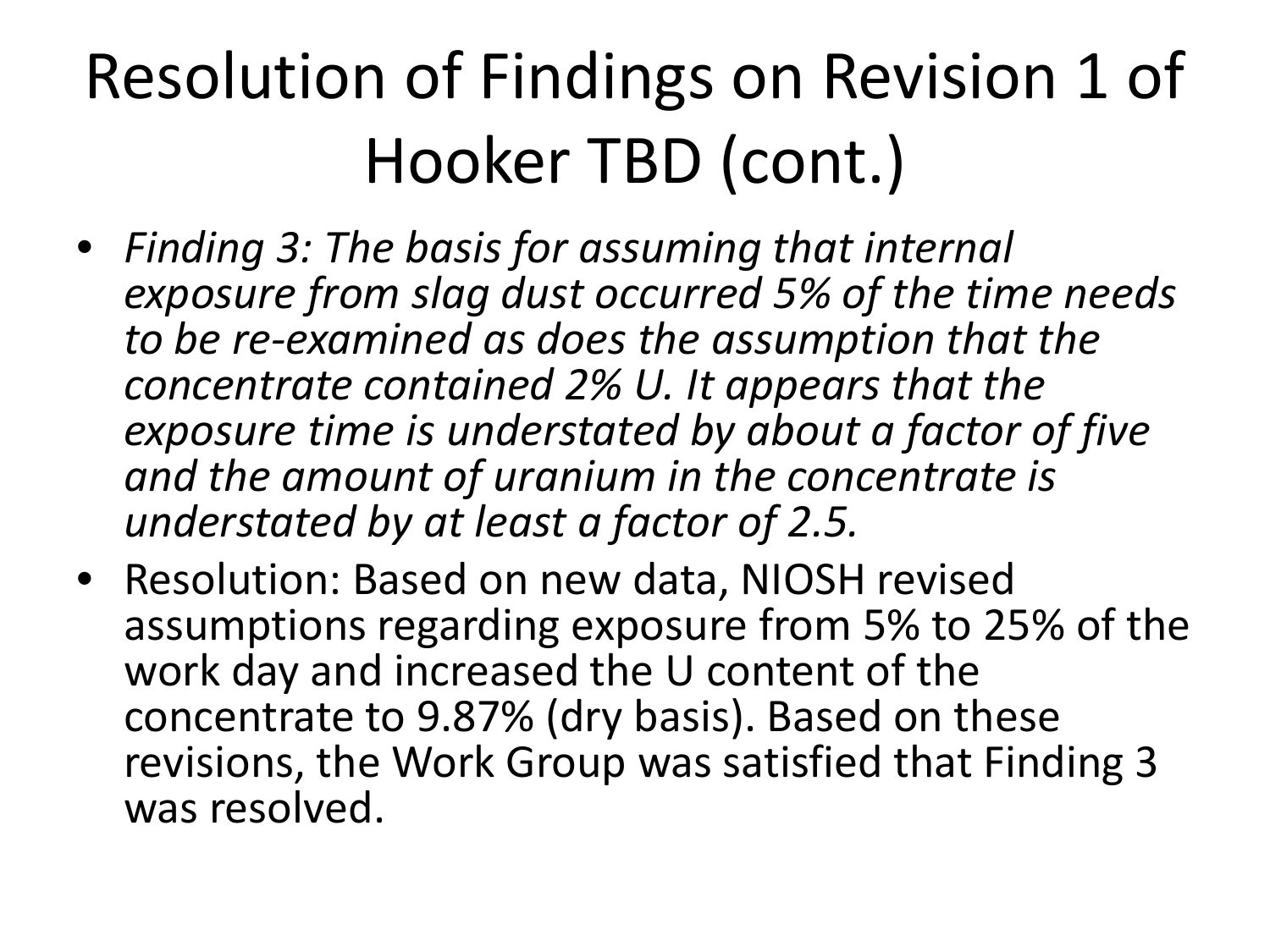- *Finding 4: NIOSH should review the ingestion intake to ensure that it is calculated in a manner consistent with calculation of inhalation intake.*
- Resolution: NIOSH did not address this finding in TBD Revision 2. At the July 19, 2016 URAWE Work Group meeting, NIOSH agreed that ingestion needed to be addressed. Therefore resolution of this finding is open until the Work Group evaluates the ingestion methodology
	- Addressed in TBD Revision 3 SC&A review of TBD Revision 3 assesses impact on Finding 4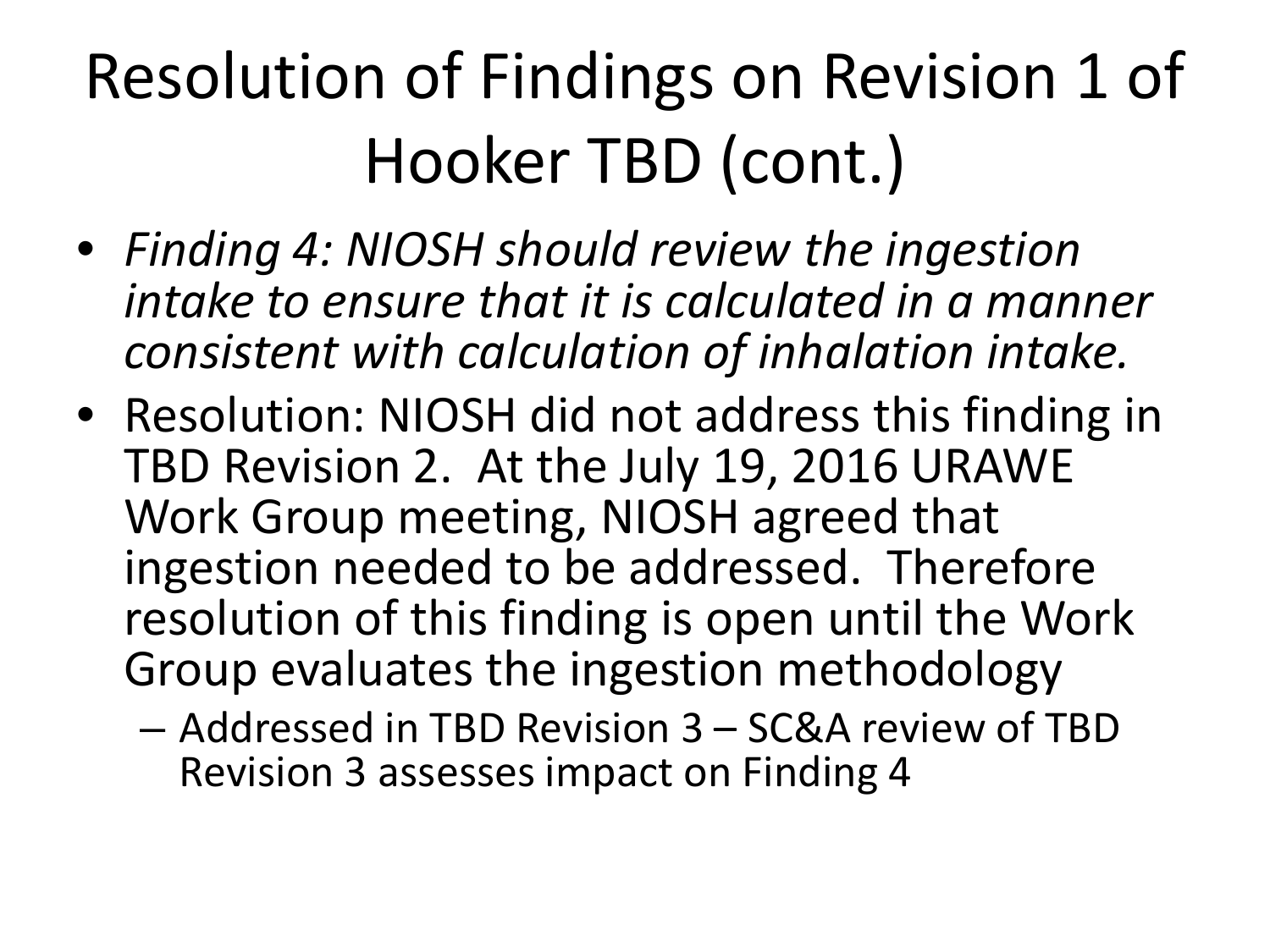- *Finding 5: NIOSH should confirm that the correct units of measure are cited in Tables 2 and 3.*  [Tables 3 and 4 in NIOSH 2015]
- Resolution: Typographic/data entry errors exist in Tables 4, 5, and 7 of NIOSH 2015. NIOSH has agreed to correct these errors in the next revision of the TBD. Therefore, resolution of this finding is in abeyance.
	- Addressed in TBD Revision 3 SC&A review of TBD Revision 3 assesses impact on Finding 5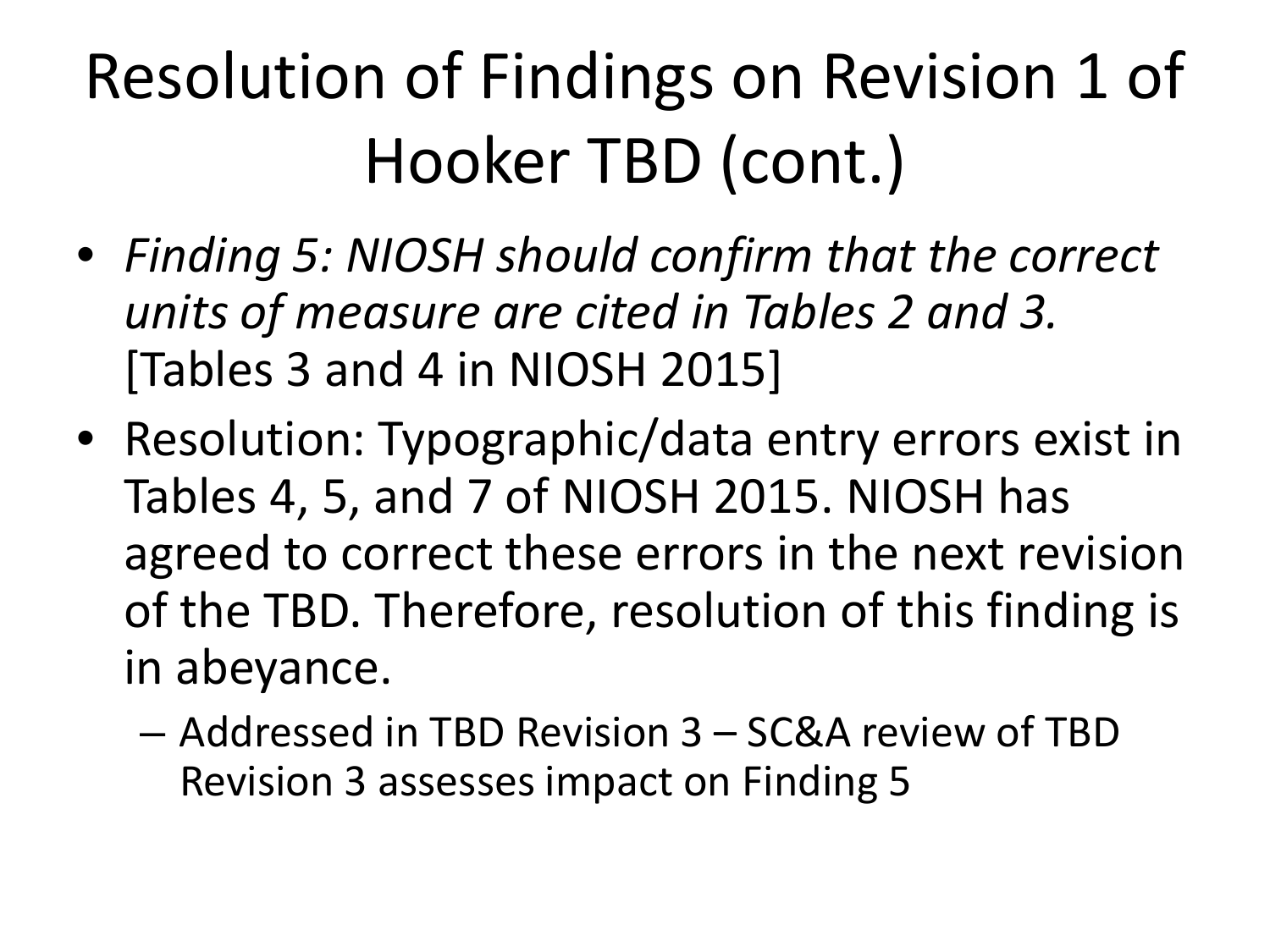- *Finding 6: NIOSH should review the units of measure for the photon dose conversion factors in Table 4* [now Table 5] *and determine if they are correct. If they are correct, the companion text needs to be revised to discuss exposure rates rather than dose rates.*
- Resolution: In an e-mail dated 7/25/2016 from J. Neton (DCAS) to W. Thurber (SC&A), Neton confirmed that the units of measure in Table 4 in Revision 1 of the TBD (now Table 5 in Revision 2) were correct, and that the supporting text would be revised to discuss exposure rates. On that basis, resolution of Finding 6 is in abeyance until a new revision of the TBD is issued.
	- Addressed in TBD Revision 3 SC&A review of TBD Revision 3 assesses impact on Finding 6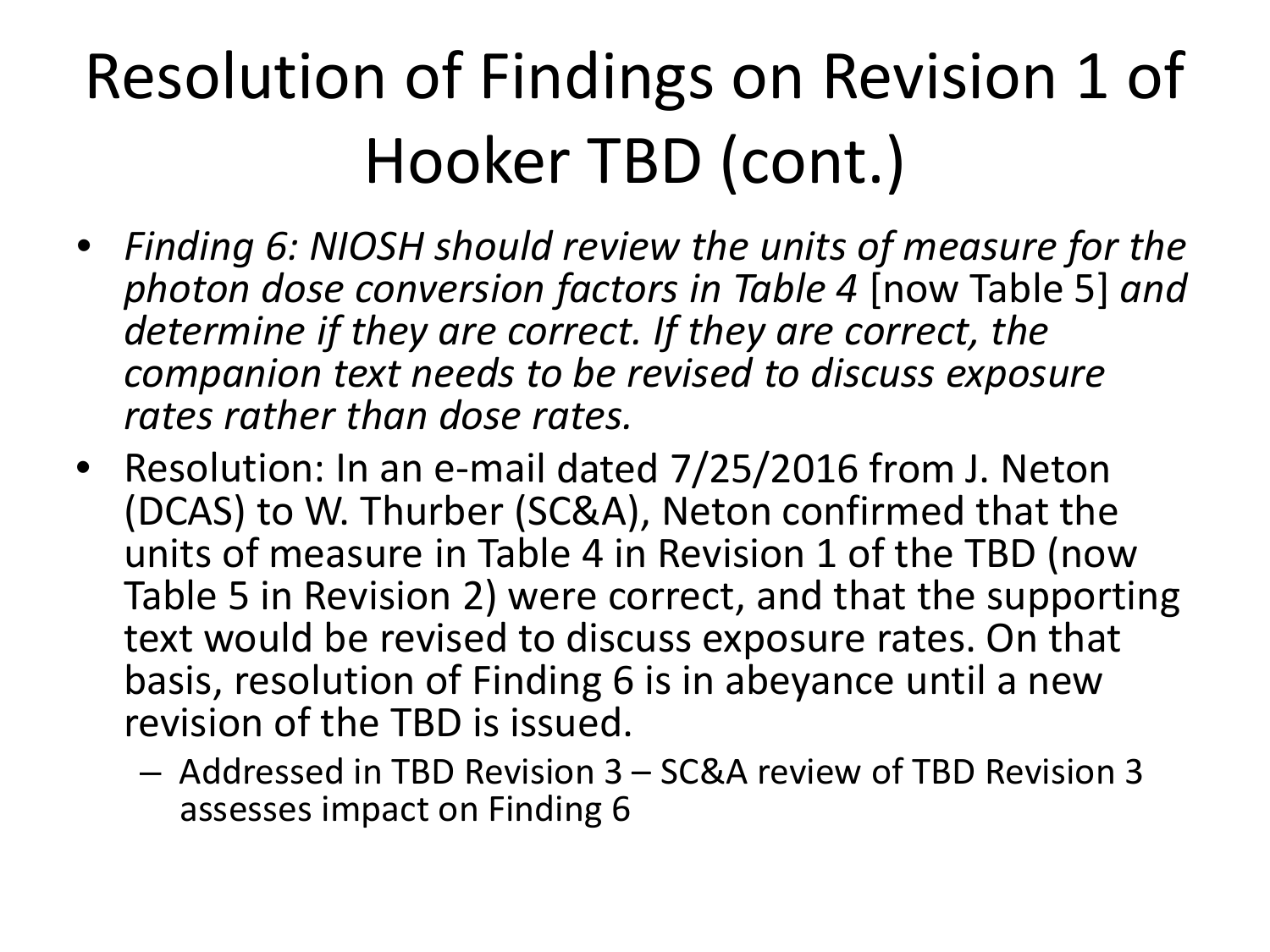#### References

- NIOSH 2007. *Site Profiles for Atomic Weapons Employers that Refine Uranium and Thorium – Appendix AA, Hooker Electrochemical Company*, Battelle-TBD-6001, Appendix AA, Revision 00. June 15, 2007.
- NIOSH 2010. *SEC Petition Evaluation Report, Petition SEC-00141: Hooker Electrochemical*, National Institute for Occupational Safety and Health, May 3, 2010.
- NIOSH 2011a. *Technical Basis Document for the Hooker Electrochemical Company*, DCAS-TKBS-0009, Revision 00, Division of Compensation Analysis and Support, National Institute for Occupational Safety and Health, Cincinnati, Ohio. April 4, 2011.
- NIOSH 2011b. *Technical Basis Document for the Hooker Electrochemical Company*, DCAS-TKBS-0009, Revision 1, Division of Compensation Analysis and Support, National Institute for Occupational Safety and Health, Cincinnati, Ohio. June 17, 2011.
- NIOSH 2015. *Technical Basis Document for the Hooker Electrochemical Company*, DCAS-TKBS-0009, Revision 02, Division of Compensation Analysis and Support, National Institute for Occupational Safety and Health, Cincinnati, Ohio. December 8, 2015.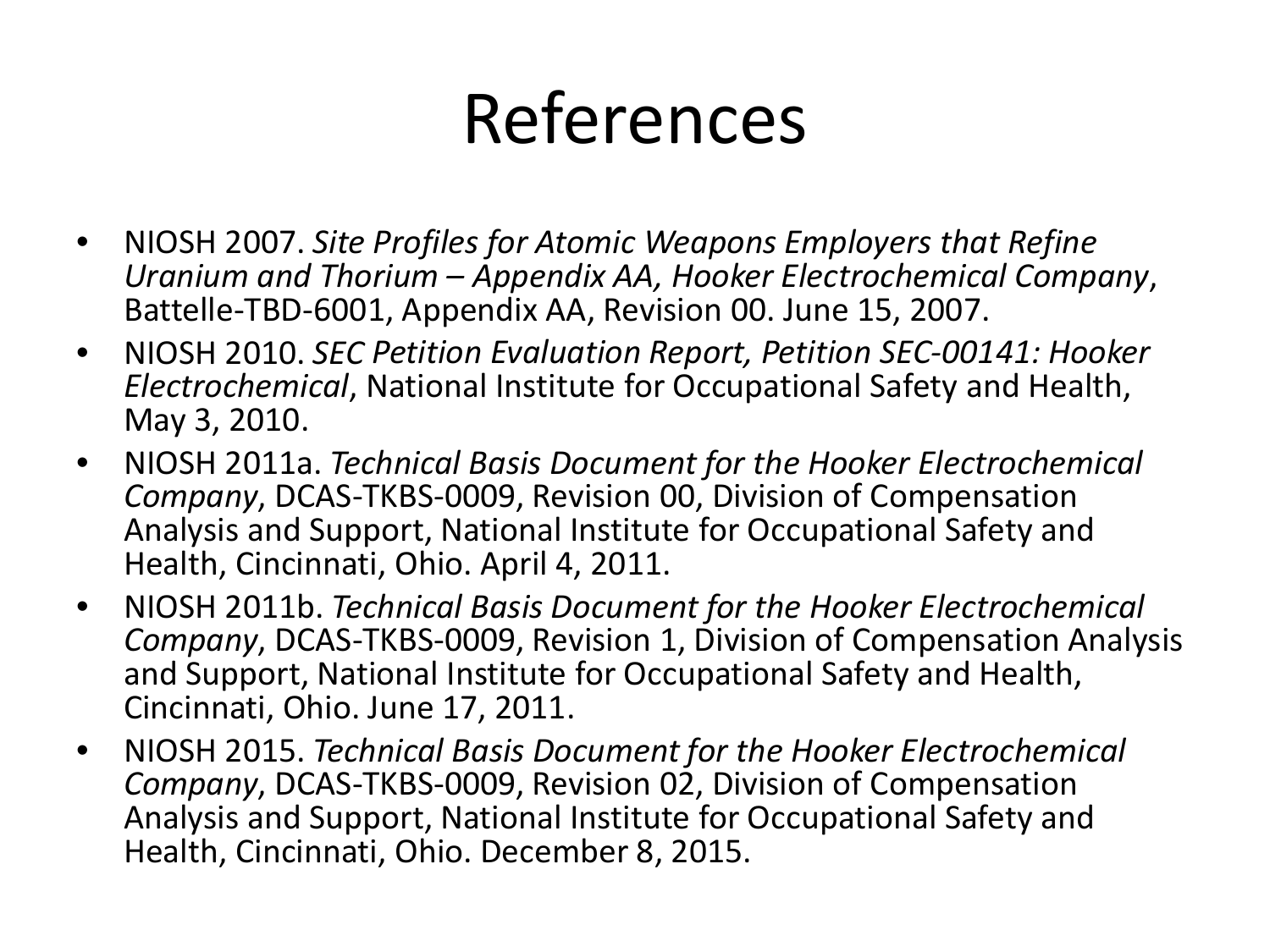# References (cont.)

- NIOSH 2016. *Technical Basis Document for the Hooker Electrochemical Company*, DCAS-TKBS-0009, Revision 03, Division of Compensation Analysis and Support, National Institute for Occupational Safety and Health, Cincinnati, Ohio. September 13, 2016.
- SC&A 2010. *Review of NIOSH Site Profile for Hooker Electrochemical Company, Battelle-TBD-6001, Appendix AA*, SCA-TR-SP2010-0034, SC&A, Inc., Vienna, Virginia. September 9, 2010.
- SC&A 2011. *A Focused Review of the Hooker Electrochemical Company Petition Evaluation Report for SEC-00141,* SCA-SEC-2011-0018, Revision 0, SC&A, Inc., Vienna, Virginia. January 19, 2011.
- SC&A 2013. *Review of NIOSH Technical Basis Document for the Hooker Electrochemical Company, DCAS-TKBS-0009,* SCA-TR-SP2013-0034, Revision 0, SC&A, Inc., Vienna, Virginia. March 28, 2013.